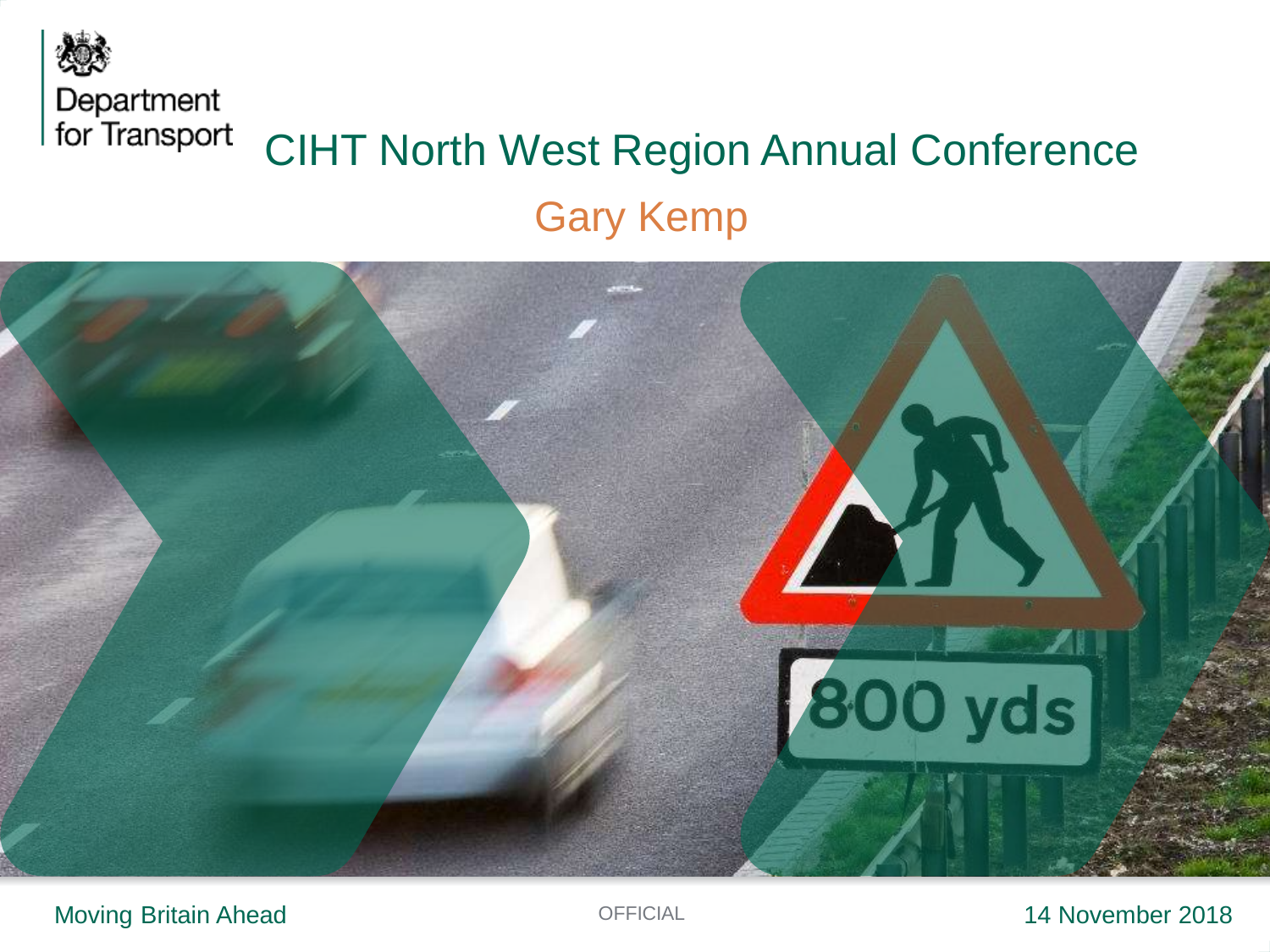

# What I'll Cover

- **A General Update on Policy**
- **2018 Budget**
- **Asset Management & Good** 
	- **Practice**
- **Looking to the Future**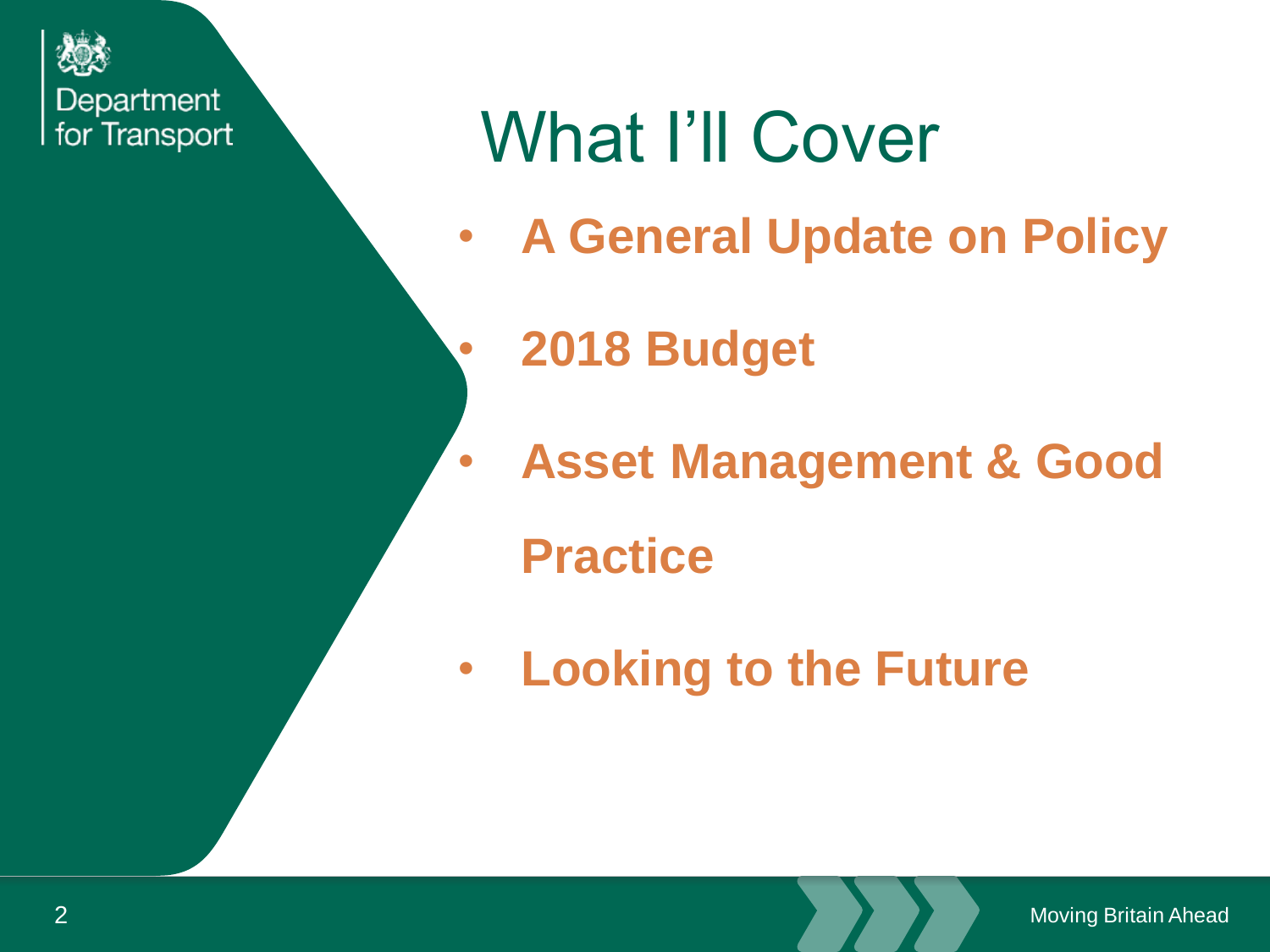

# The Importance of our Local Road Network



#### Moving Britain Ahead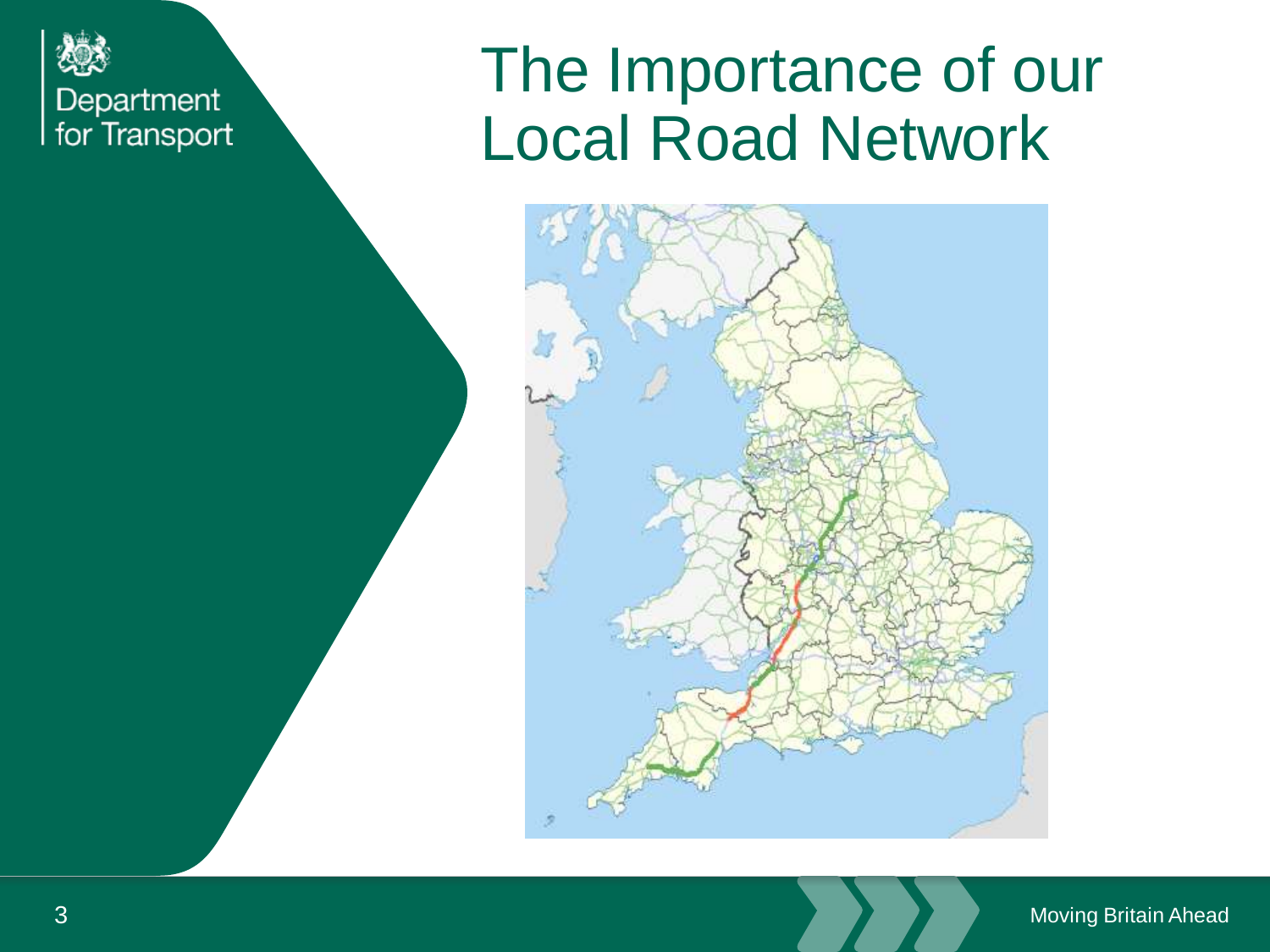

# The 'Major Roads Network' (MRN)



#### **Moving Britain Ahead**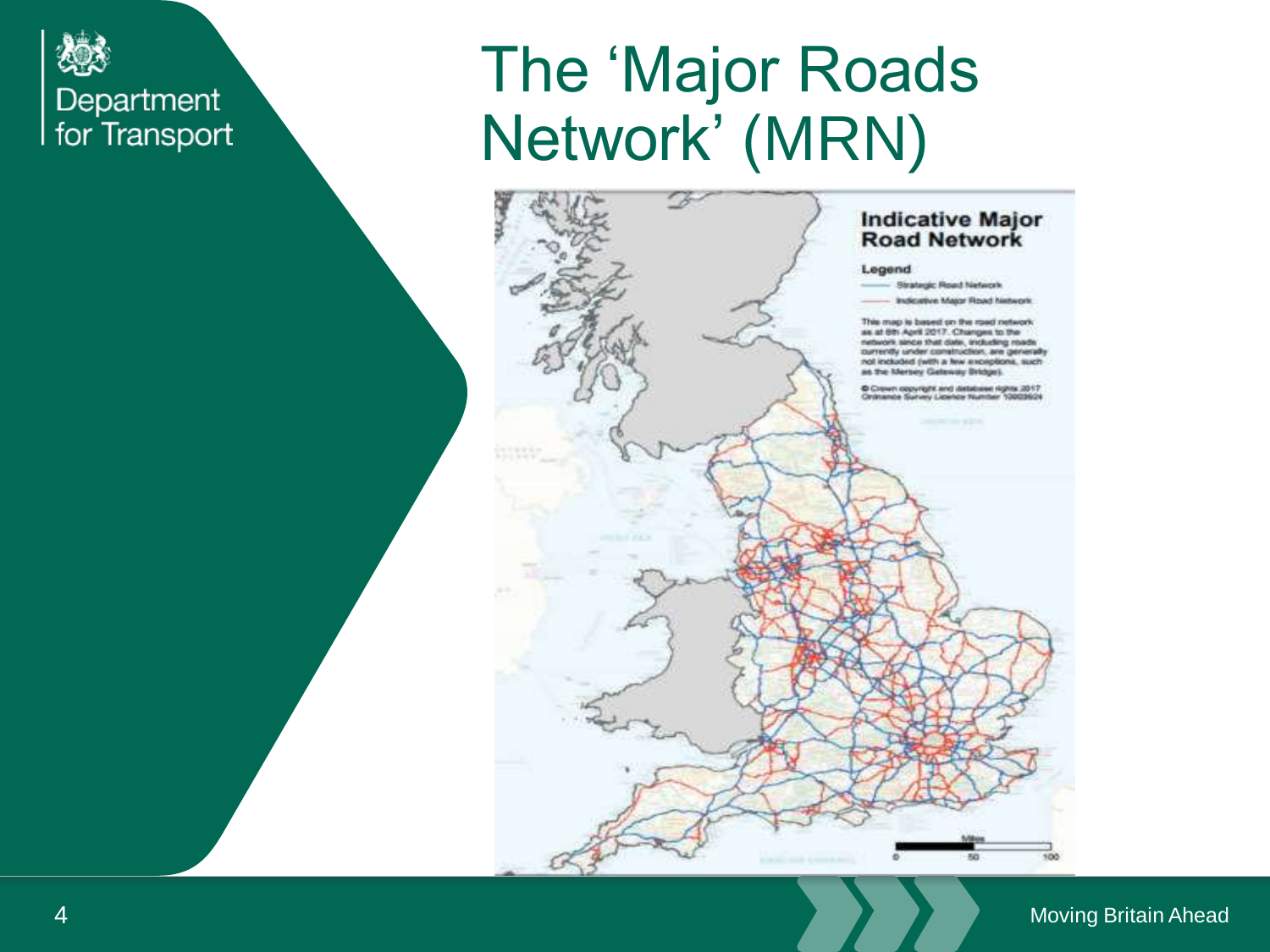

## North West

| <b>Budget 2018</b>                 |            | £53, 094, 000     |           |               |                      |
|------------------------------------|------------|-------------------|-----------|---------------|----------------------|
| Warrington                         | 1,416,000  | <b>Bolton</b>     | 1,354,000 | <b>Halton</b> | 988,000              |
| <b>Blackburn &amp; Darwen</b>      | 855,000    | <b>Bury</b>       | 903,000   | Knowsley      | 821,000              |
| <b>Blackpool</b>                   | 532,000    | <b>Manchester</b> | 1,686,000 | Liverpool     | 1,868,000            |
| <b>Cheshire East</b>               | 4,632,000  | Oldham            | 1,087,000 | <b>Sefton</b> | 1,283,000            |
| <b>Cheshire West &amp; Chester</b> | 3,525,000  | Rochdale          | 1,084,000 |               | St. Helens 1,072,000 |
| Cumbria                            | 12,004,000 | Salford           | 1,114,000 | Wirral        | 1,465,000            |
| Lancashire                         | 10,229,000 | <b>Stockport</b>  | 1,409,000 |               |                      |
|                                    |            | <b>Tameside</b>   | 1,029,000 |               |                      |
|                                    |            | <b>Trafford</b>   | 1,032,000 |               |                      |
|                                    |            | Wigan             | 1,703,000 |               |                      |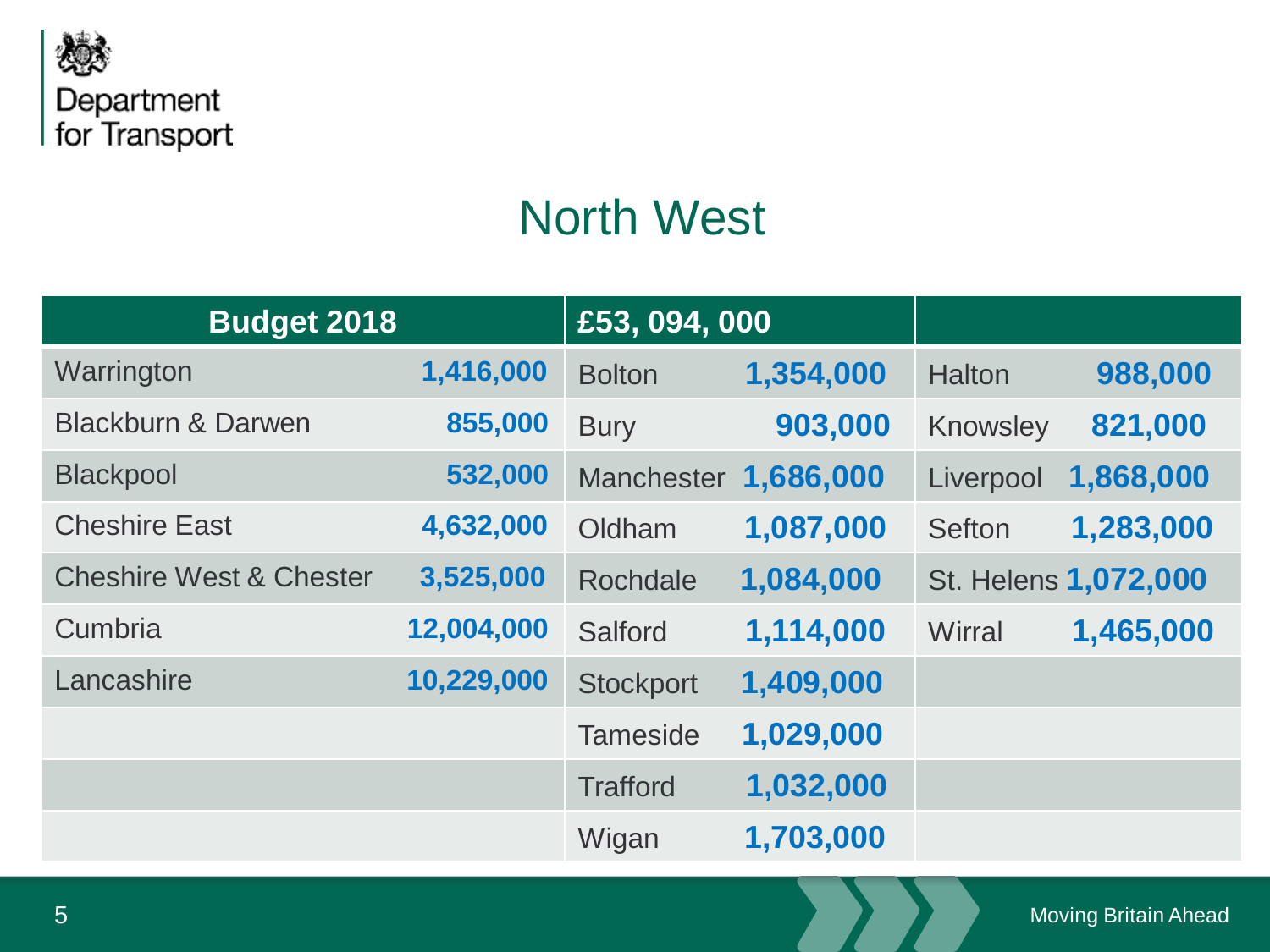

## Funding 2019/20

|                                  | <b>Highways</b><br><b>Maintenance</b><br>needs formula<br>allocation (£k) | Integrated<br><b>Transport</b><br><b>Block (£k)</b> |
|----------------------------------|---------------------------------------------------------------------------|-----------------------------------------------------|
| <b>North West</b>                | 96,377                                                                    | 43,423                                              |
| Warrington                       | 2,571                                                                     | 1,494                                               |
| <b>Blackburn with Darwen</b>     | 1,552                                                                     | 1,424                                               |
| <b>Blackpool</b>                 | 966                                                                       | 1,720                                               |
| <b>Cheshire East</b>             | 8,409                                                                     | 1,987                                               |
| <b>Cheshire West and Chester</b> | 6,398                                                                     | 1,954                                               |
| <b>Cumbria</b>                   | 21,791                                                                    | 2,546                                               |
| <b>Lancashire</b>                | 18,567                                                                    | 6,054                                               |
| <b>Greater Manchester CA</b>     | 22,513                                                                    | 16,175                                              |
| <b>Liverpool City Region CA</b>  | 13,610                                                                    | 10,069                                              |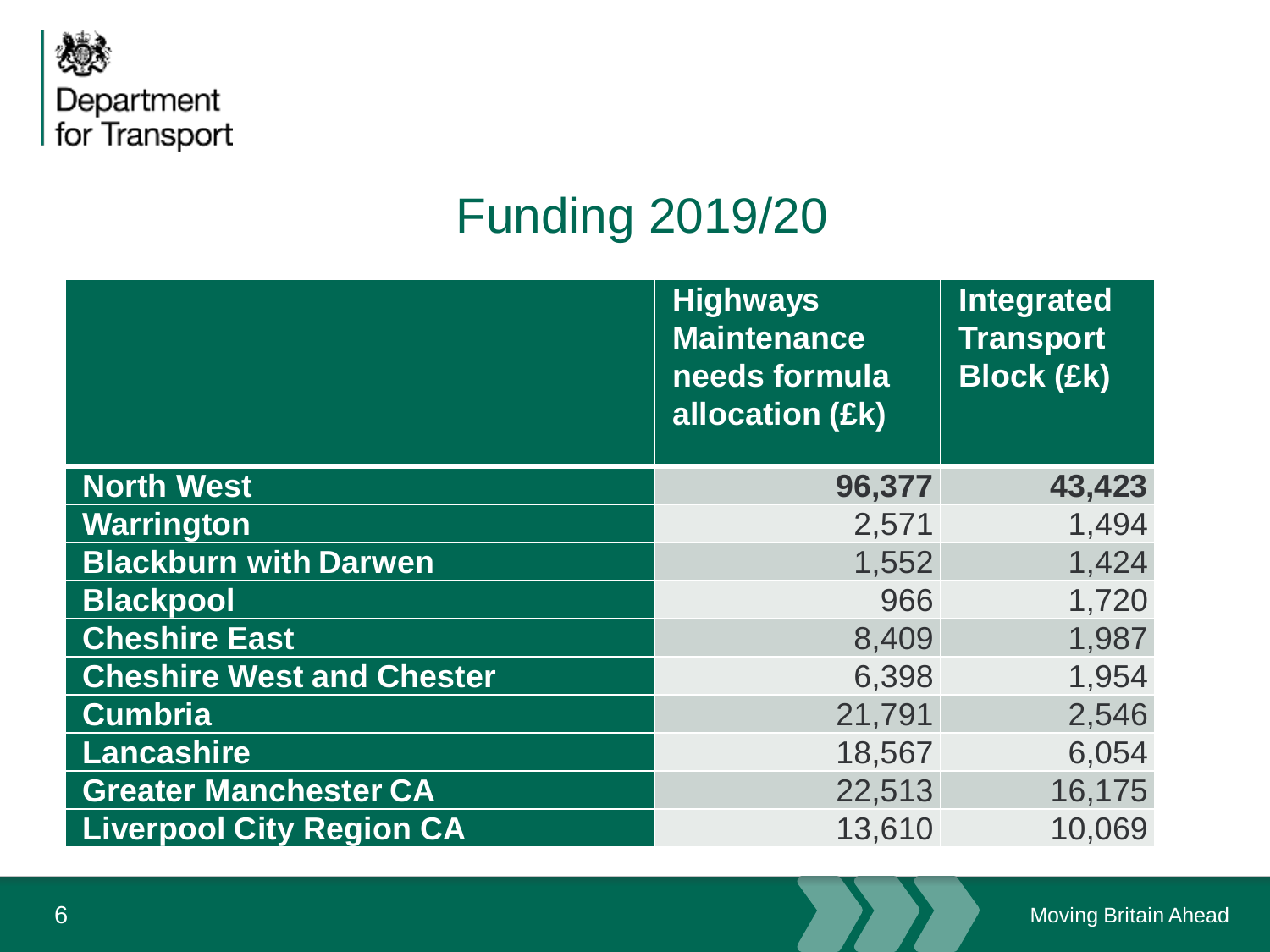

### Asset Management and Good Practice

**[Without effective asset management plans]** there is concern that local authorities' most valuable asset – their road networks – will be maintained inefficiently even under optimal funding conditions.



Moving Britain Ahead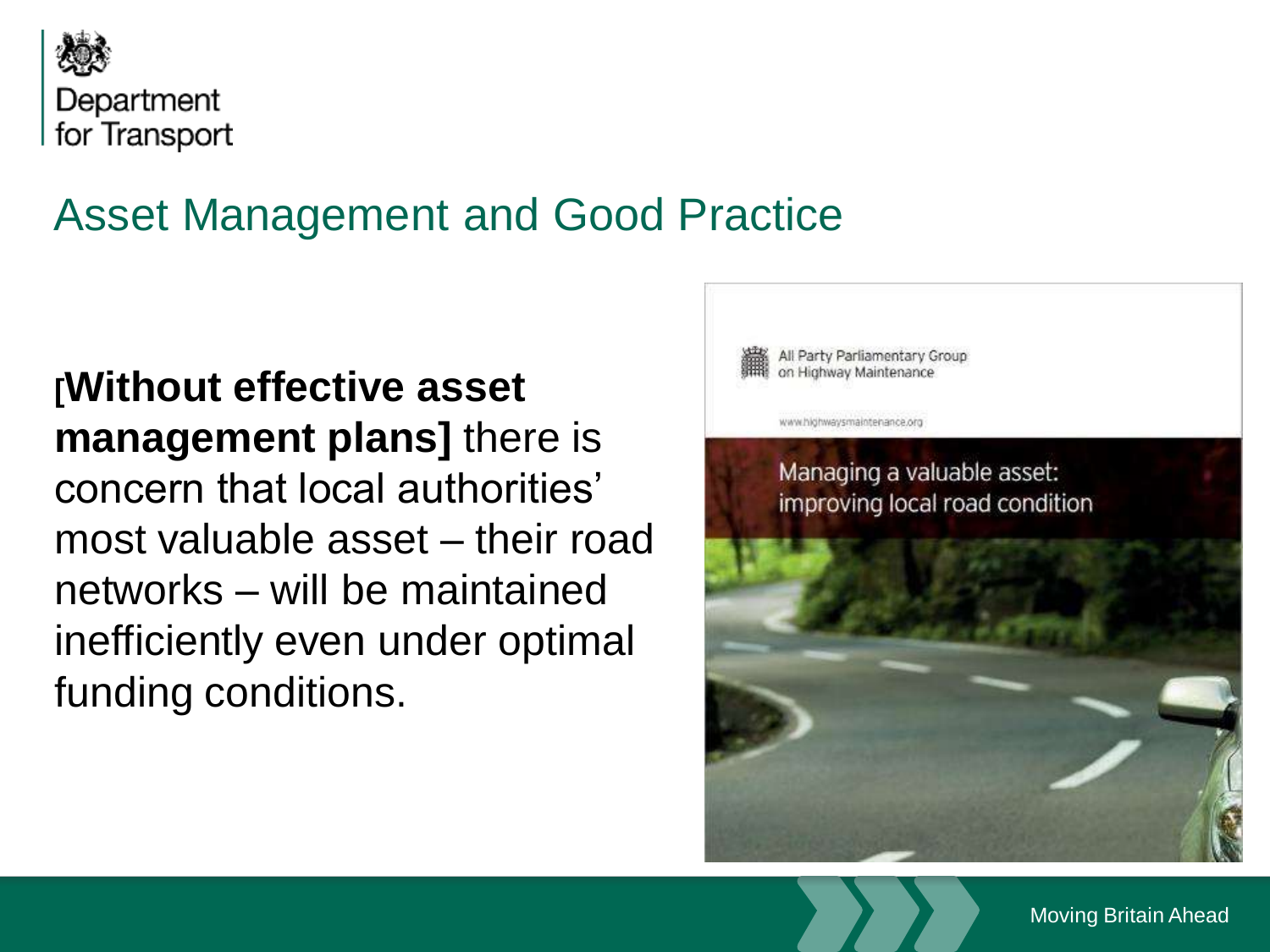

### Embracing Technology to Help Maintain Roads and Resilience











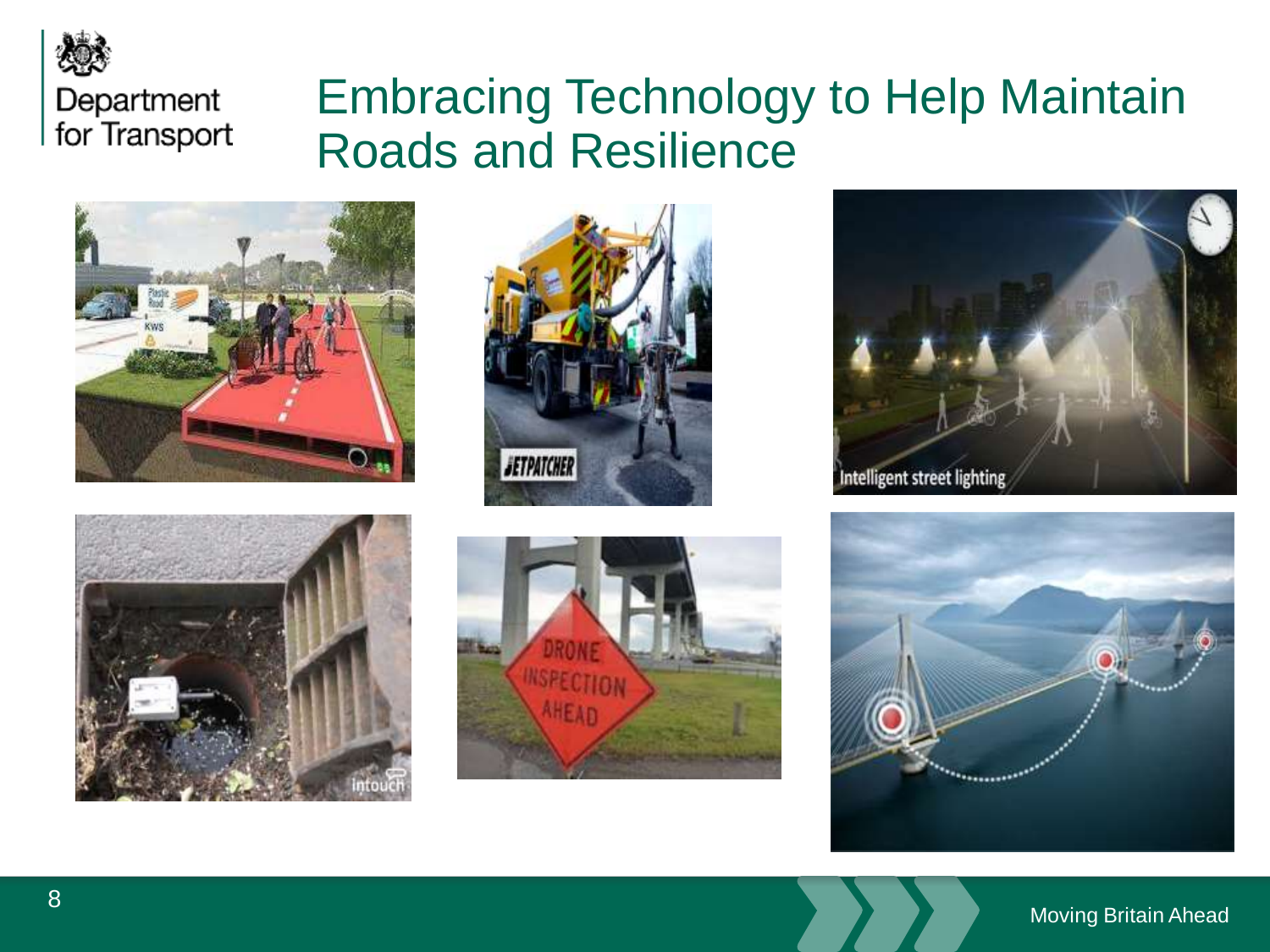### The opportunities for innovation are endless – which will lead to more efficiencies











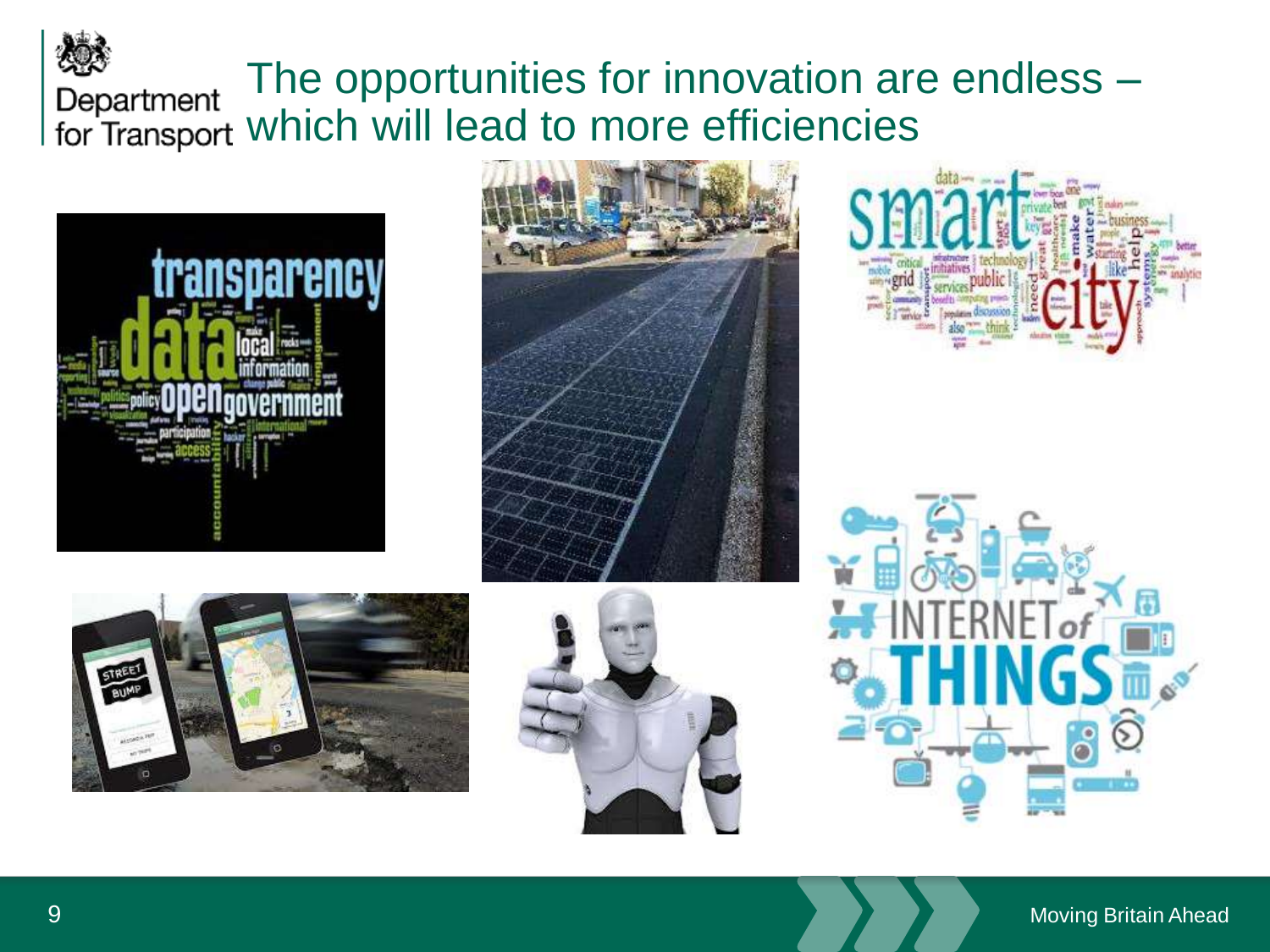

## Pothole Spotter Trial

### **The Department is currently undertaking trials in Wiltshire, York and Thurrock.**

Pothole-Spotter is a combination of using advanced and well tested technologies as well as advanced data analytics and machine learning techniques that will help to identify existing potholes and other developing problems, as well as the best use of durable materials.

Over time this will enable councils to better predict how and when potholes are created. Creating a proactive service delivery environment.